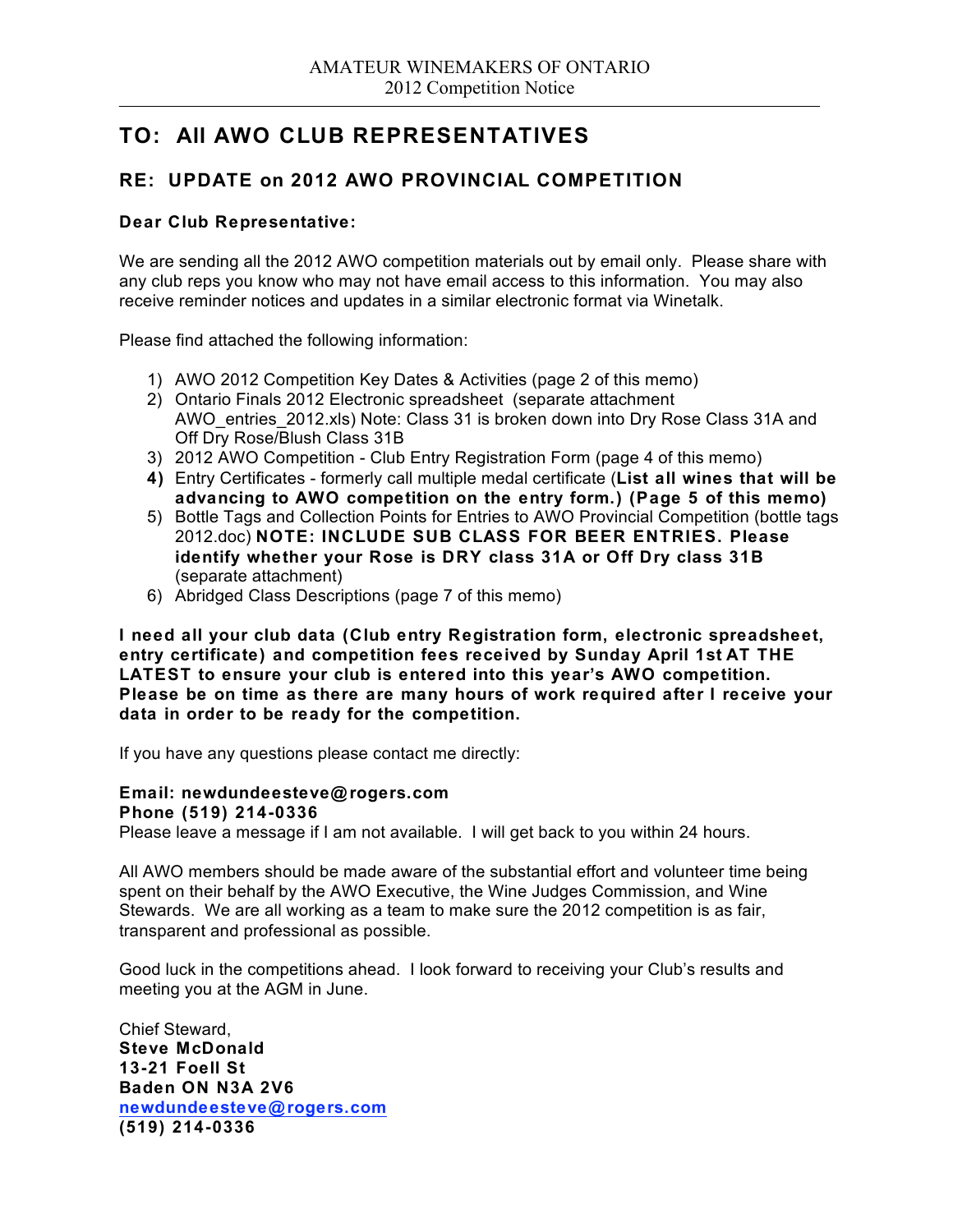# **1) 2012 AWO Competition Key Dates and Activities**

**The following are the drop dead dates for 1) entry registration; 2) bottle collection; and 3) entry arrival at Brock University. Do not miss these dates.**

| <b>Key Dates</b>                | <b>Activities</b>                                                                                          |
|---------------------------------|------------------------------------------------------------------------------------------------------------|
| March 25, 2012                  | Last Date for Club judging for the 2011 competition                                                        |
| April 1, 2012                   | Last Date for Club data, entry registration and fees for AWO<br>2011 competition received by Chief Steward |
| April 23 to May 1 <sup>st</sup> | Bottle Drop-off dates (late entries will not be collected or<br>judged)                                    |
| May 4                           | 3:30 PM at Brock University is cut off date for registered<br>entries to arrive for judging.               |
| May 4-6, 2012<br>June 9, 2012   | AWO Provincial Competition Weekend - Brock University<br>AWO Annual General Meeting - Medal Presentations  |

## **2) COMPLETE ONTARIO FINALS ELECTRONIC ENTRY FORM**

I have provided an Excel spreadsheet entry form attached below, (AWO\_entries\_2012.xls) similar to last year. It must be filled in electronically and submitted to the Chief Steward by April 1 to ensure your Club's entries are included in the provincial competition**.**

### **IF YOU ARE HAVING TROUBLE - CALL ME TO DISCUSS RIGHT AWAY! All late entries and/or unregistered entries will be disqualified from the provincial competition as per the dates provided above.**

**Class:** The Ontario Final Entry form (AW0\_entries\_2012.xls) provides a number and lists all the classes in the correct sequence in rows A and B of the spreadsheet.Abridged Class Descriptions are provided at the end of this letter. For a full description of the Class, consult the AWO website as noted above. Fill in the appropriate row that corresponds to the entry going forward from your Club to the Provincial competition. Multiple entries are added as a new row inserted after the row provided in the spreadsheet.

**Concentrate Kit 100% Yes / No:** If a table wine entry was made entirely (100%) from a Concentrate / Commercial Kit type "Yes" in this column to qualify the entry for the Best Red or White wine from a Commercial Concentrate Kit.. No separate entry is required.

**Medal:** List the medal awarded by the Judge at the Club Competition, if one was awarded.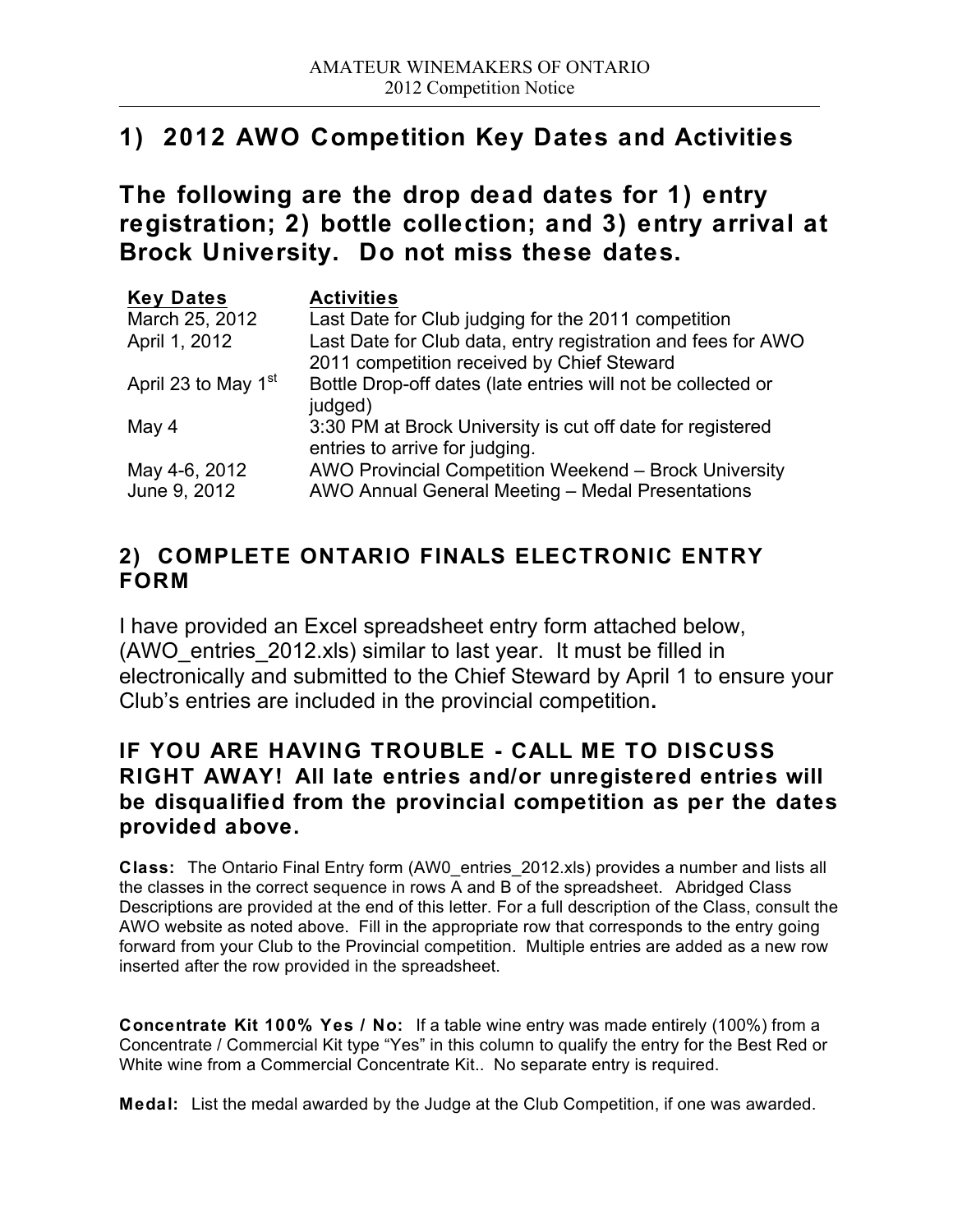**Makers Name:** First and Last Name of AWO Club member who made the entry. Please ensure spelling and upper and lower case is used. Errors in spelling or case will result in medals also being incorrect.

**Ingredients List:** List from most to least up to four ingredients in the entry.

**Please complete the attached Spreadsheet (AWO\_entries\_2012.XLS) immediately following your club competition and email / submit it to the Chief Steward at newdundeesteve@ rogers.com. Mail Club Registration form & Entry Certificate along with your payment for the Provincial competition to Steve McDonald, Chief Steward AWO, 13-21 Foell St. Baden ON N3A 2V6**

**NOTE: that the ROSE class 31 is broken down into 2 subclasses to make it easier to judge. Dry Rose will be class 31A and Off Dry Rose/Blush will be class 31B. You are only allowed to enter 1 bottle in class 31.**

**Entry Registration Form, Excel spreadsheet and Entry Fees not received by the Chief Steward by midnight April 1 will disqualify the club's entries.**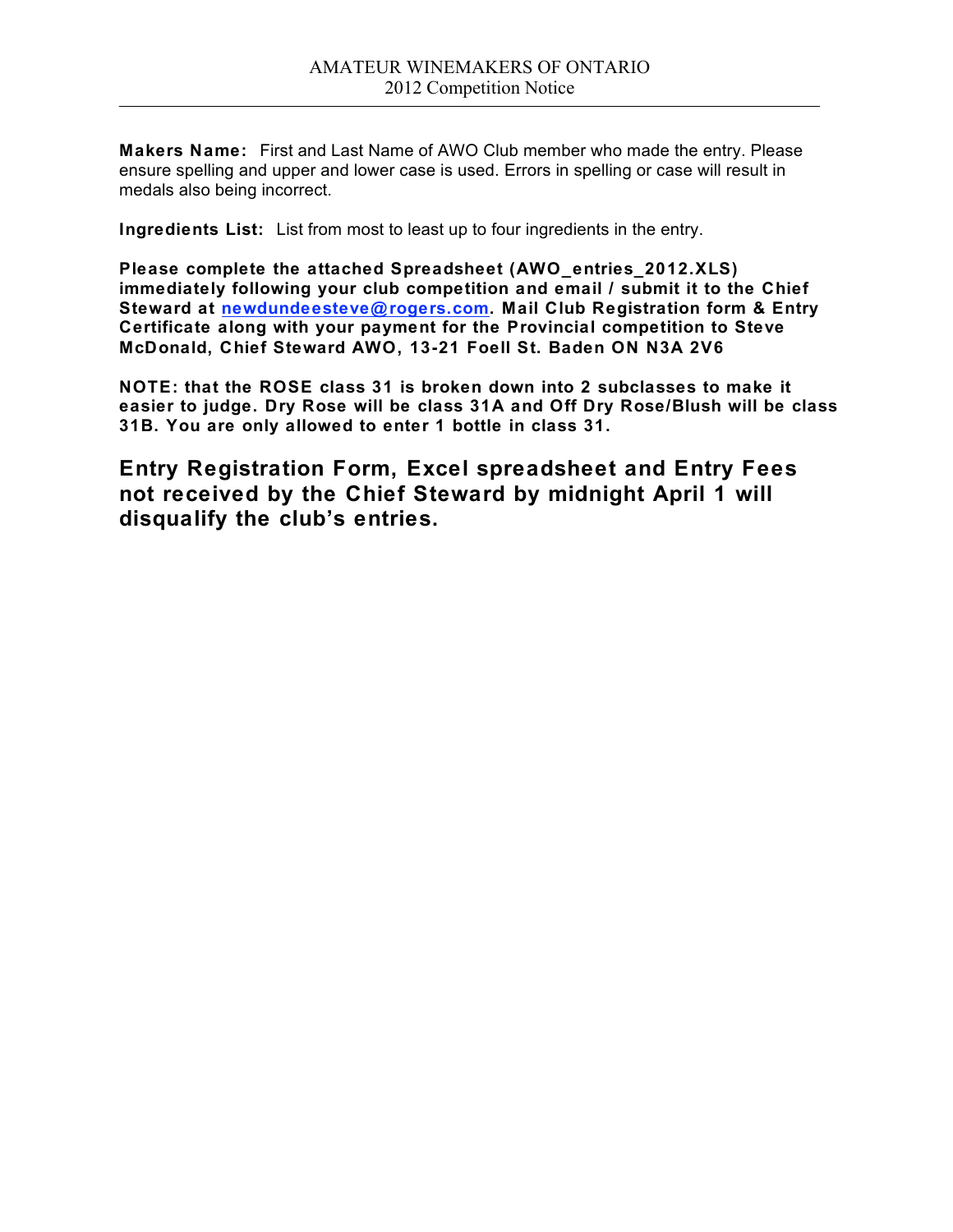### **3) 2012 AWO COMPETITION - CLUB ENTRY REGISTRATION FORM**

The 2012 Club Entry Registration Form, the Multiple Medal Entry Certificate and payment for judging must be mailed in hard copy to the Chief Steward at the Address provided on the bottom of this form.

### **Entry Registration Forms, Excel spreadsheet and fees not received by the Chief Steward by midnight on Sunday April 1 will disqualify the club's entries.**

Please complete this form immediately on completing your club competition.

**Please make cheque out to "***WINE JUDGES OF CANADA***".** 

**CLUB NAME :\_\_\_\_\_\_\_\_\_\_\_\_\_\_\_\_\_\_\_\_\_\_\_\_\_\_\_\_\_\_\_\_\_\_\_\_\_\_**

**Confirm Club Competition payment: Yes – Cheque given to Judges No - (included with the provincial fee)**

| <b>Club Cost for Provincial</b><br>Judging |                                                                    | <b>Calculations</b>  |
|--------------------------------------------|--------------------------------------------------------------------|----------------------|
|                                            | Total # Entries for Ontario Finals<br>(including multiple entries) | #                    |
| 2.                                         | Total Cost of Club Entries for judging<br>at Provincial finals     | $X $15.00$ per entry |
| 3                                          | <b>TOTAL COST FOR</b><br>PROVINCIAL JUDGING                        | \$                   |

**How will the Club's entries be submitted to the Provincial competition?**

- **1) Delivery to \_\_\_\_\_\_\_\_\_\_\_\_\_\_\_\_\_\_ bottle collection point, or,**
- **2) Delivery to Brock by \_\_\_\_\_\_\_\_\_\_\_\_\_\_\_\_\_\_\_\_\_\_(person).**

### **Instructions for Provincial Entry Registration:**

- 1. Complete the Club Cost for Judging Entry Form to determine the Total Cost for Provincial Judging on Line 3;
- **2. Prepare a cheque to cover the total listed in Row 3 made payable to "Wine Judges of Canada";**
- **3. Include cheque and the completed "Entry Certificate" signed by judges**
- *4. Mail to Steve McDonald, Chief Steward,13-21 Foell St. Baden ON N3A 2V6 Mail as soon as possible to ensure receipt no later than April 1, 2011*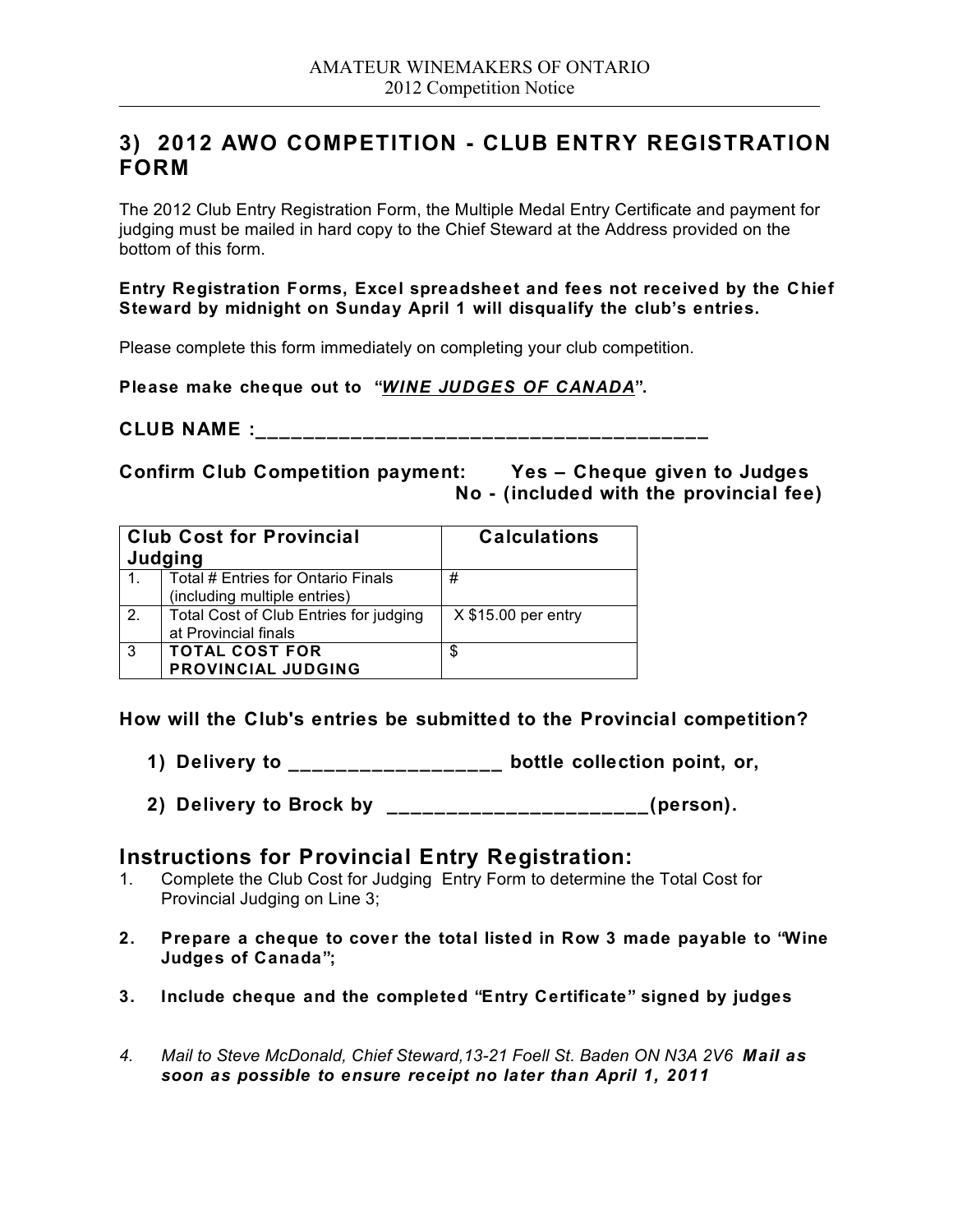5. Prepare Club entries for provincial competition with appropriate bottle tags, pack them carefully in sturdy wine boxes, and get them to your nearest bottle collection location in good time.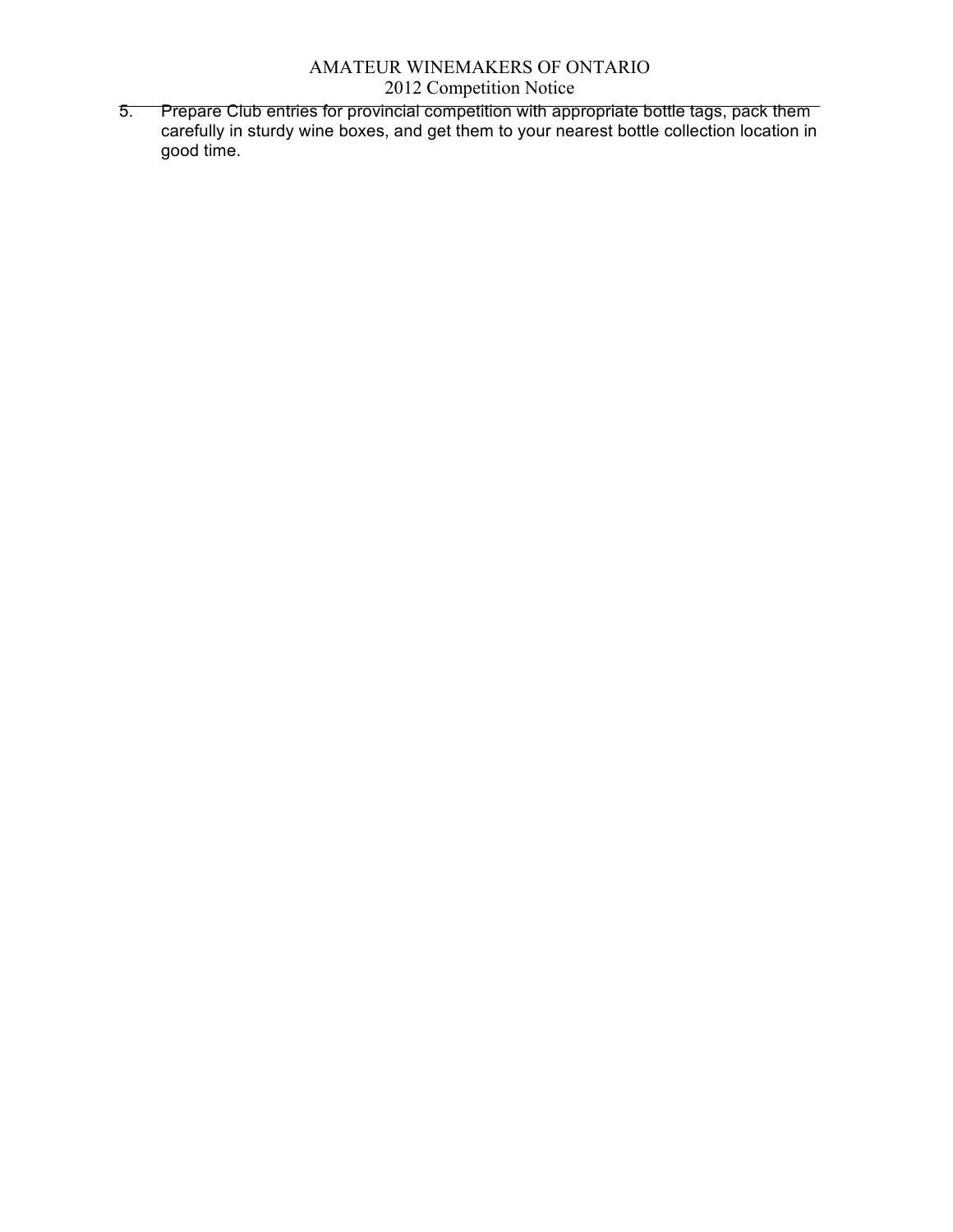## **4) AWO 2012 COMPETITION -ENTRY CERTIFICATE**

The following wines have been awarded GOLD or SILVER medals in Club Competition adjudicated by certified members of the Wine Judges of Canada. **All entries in each class should be registered on the official spreadsheet and also listed on this certificate.** This form must accompany the hard copy of your club registration and fee payment.

**CLUB NAME: \_\_\_\_\_\_\_\_\_\_\_\_\_\_\_\_\_\_\_\_\_\_\_\_\_\_\_\_\_\_\_\_\_\_\_\_\_\_\_\_\_**

| <b>CLASS</b> | <b>MEDAL</b> | <b>WINEMAKER</b> | <b>JUDGE</b><br><b>SIGNATURE</b> |
|--------------|--------------|------------------|----------------------------------|
|              |              |                  |                                  |
|              |              |                  |                                  |
|              |              |                  |                                  |
|              |              |                  |                                  |
|              |              |                  |                                  |
|              |              |                  |                                  |
|              |              |                  |                                  |
|              |              |                  |                                  |
|              |              |                  |                                  |
|              |              |                  |                                  |
|              |              |                  |                                  |
|              |              |                  |                                  |
|              |              |                  |                                  |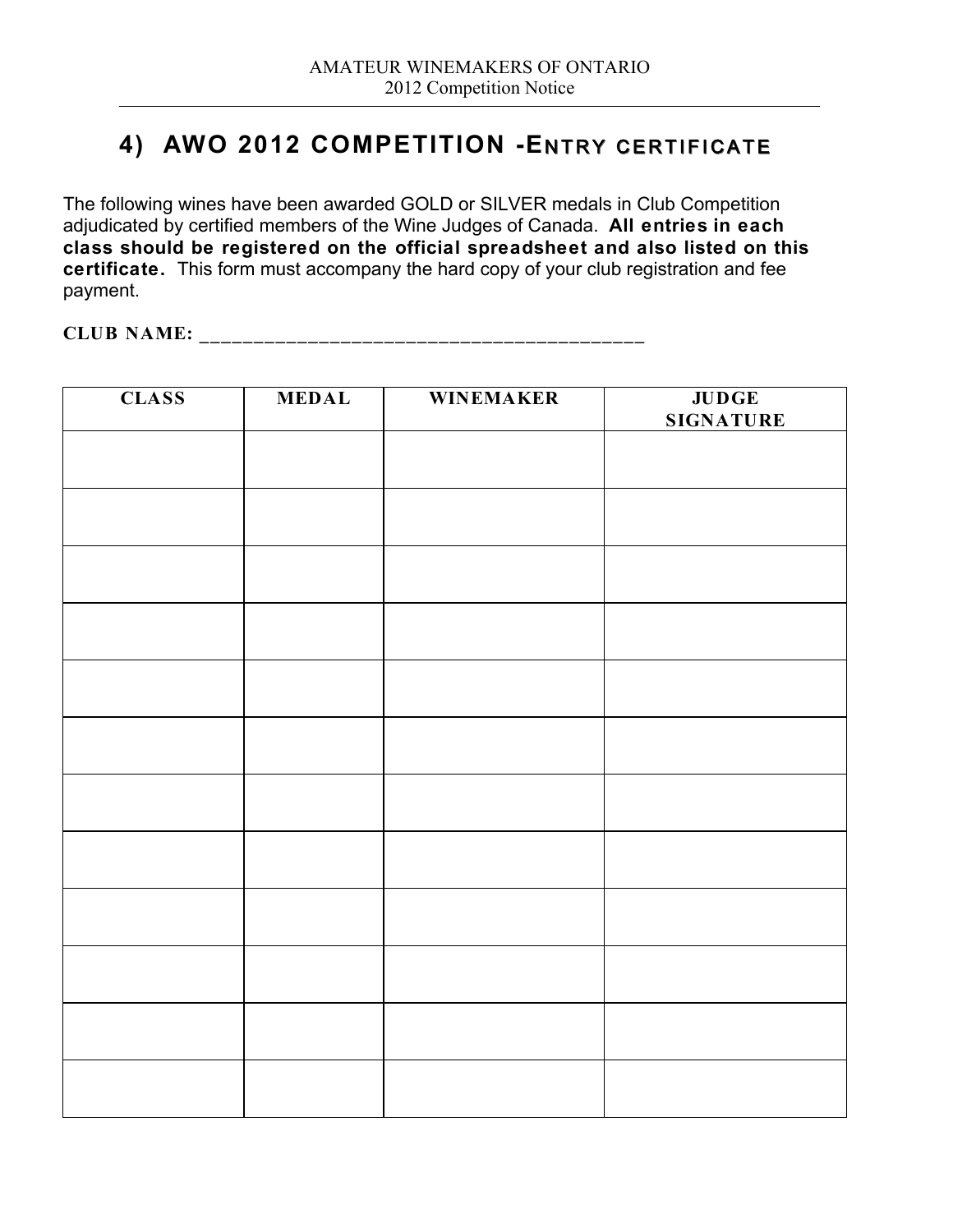# **5) Bottle Tags**

**2012 Bottle Tags:** Note that all entries must also include the appropriate bottle tag showing the class and class number, the Club name, winemakers name and contact phone and email address. **Each bottle tag must be signed by the maker. NOTE: FOR BEER ALSO ENTER THE SUB CLASS AS FOUND IN THE 2012 COMPETITION CLASS DESCRIPTIONS.**

The 2012 Bottle Tags are provided as a separate file (2012 Bottle Tags.doc) for you to print out and use to tag all Club entries going forward to the 2012 AWO Provincial Competition. **Note : you may use the bottle tags with the preprinted class name and number for all entries rather than using a multiple entry bottle tag. This will save you time and energy. If you do choose to use Multiple Entry bottle tags they appear at the end of the file. You can reprint that specific page as many times as necessary to get the multiple entry tags you need. You must fill them in correctly to ensure a correct judging takes place.**

# **6) Collection Points for Entries**

**Entry Collection Locations:** Collection Points are listed below at key locations across Southern Ontario, including Ottawa, Toronto, Peterborough, Scarborough, Aurora, Hamilton, Jordan Station, Kitchener, and London. **Collection dates are between April 23 and Wed May 1**. Call in advance to confirm time and location. **It is the Club's responsibility to ensure that their entries are properly submitted to the appropriate Entry Collection location. Please convey that information to the Chief Steward. If you make other arrangements YOU must ensure the registered entry's safe arrival to the Competition at Brock University.** Entries should be packed in sturdy wine boxes, wrapped with proper dividers and lids.

**Any registered entry not received at Brock University by 3:30 PM on Friday May 4th will be disqualified from the 2012 AWO Provincial Competition.**

| <b>Region</b>   | <b>Name</b>              | <b>Address</b>   | <b>Phone</b> | <b>Instructions</b> |
|-----------------|--------------------------|------------------|--------------|---------------------|
| Ottawa          | Merv Quast               | 37 Cremona Cres. | 613 225-7672 | Call first to make  |
|                 |                          | Napeon           |              | arrangements        |
| Peterborough    | <b>Burton McClelland</b> | 829 Hewitt Dr    | 705 740-1709 | Call first to make  |
|                 |                          | Peterborough     |              | arrangements        |
| Whitby          | Joe Dale                 | 141 Hazelwood    | 905 728-0201 | Call first to make  |
|                 |                          | <b>Drive</b>     |              | arrangements        |
| Toronto         | <b>Steve Gunning</b>     | 49 Sixteen St    | 647 435-4855 | Call first to make  |
|                 |                          | Etobicoke        |              | arrangements        |
| <b>Hamilton</b> | <b>Bob Gibbon</b>        | 342 Caledon Ave  | 905 387 1993 | Call first to make  |
|                 |                          | Hamilton         |              | arrangements        |
| Vineland        | Dan Stevenson            | 3120 High Road   | 905 562 5894 | Call first to make  |
|                 |                          |                  |              | arrangements        |

## **2012 Bottle Entry Collection Locations**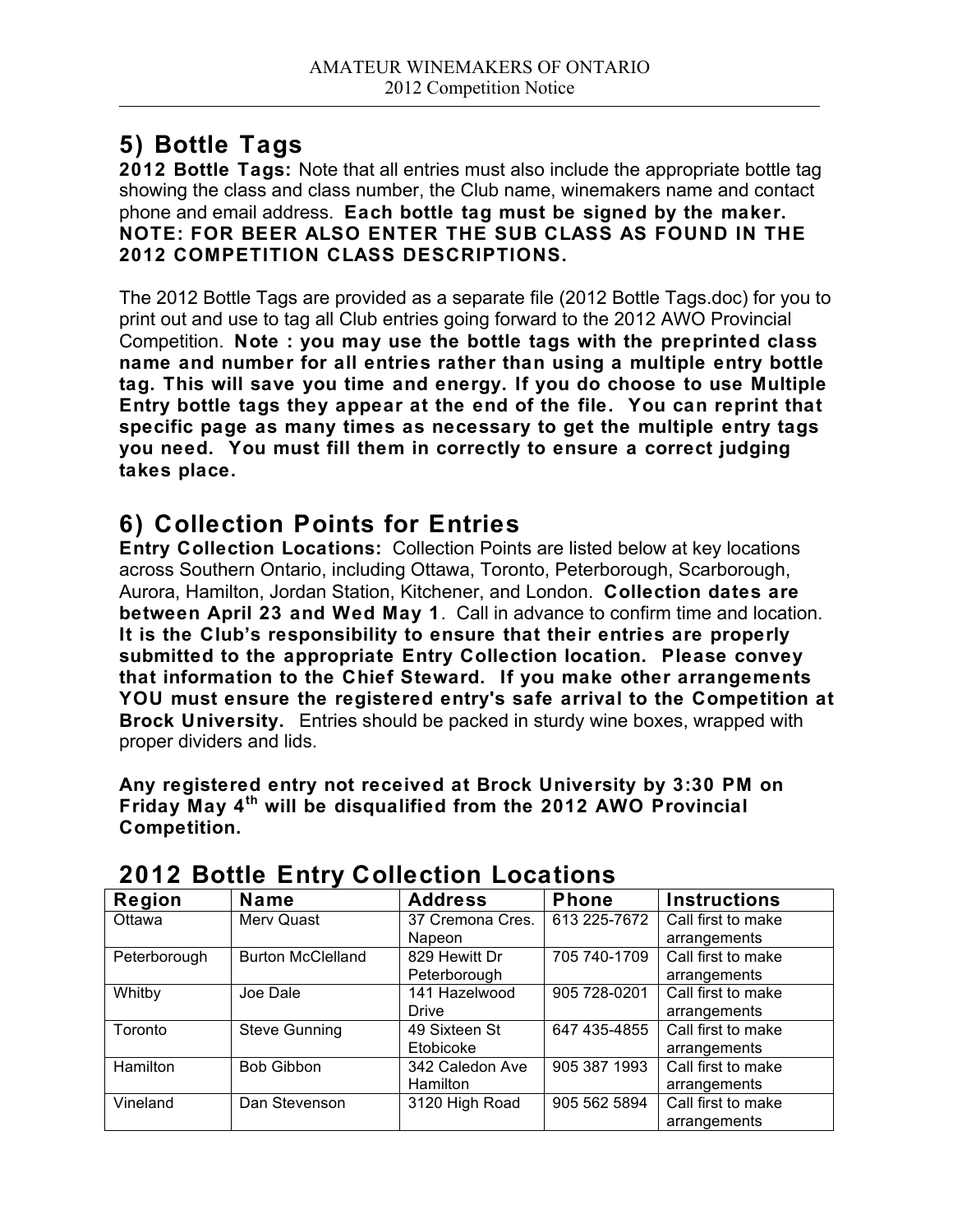### AMATEUR WINEMAKERS OF ONTARIO 2012 Competition Notice

| Kitchener | Don Panagapka  | 76 Ahrens St.<br>West      | 519 742 1233 | Call first to make<br>arrangements |
|-----------|----------------|----------------------------|--------------|------------------------------------|
| _ondon    | Claire Boulley | 365 Griffith St.<br>∟ondon | 519 657-3987 | Call first to make<br>arrangements |